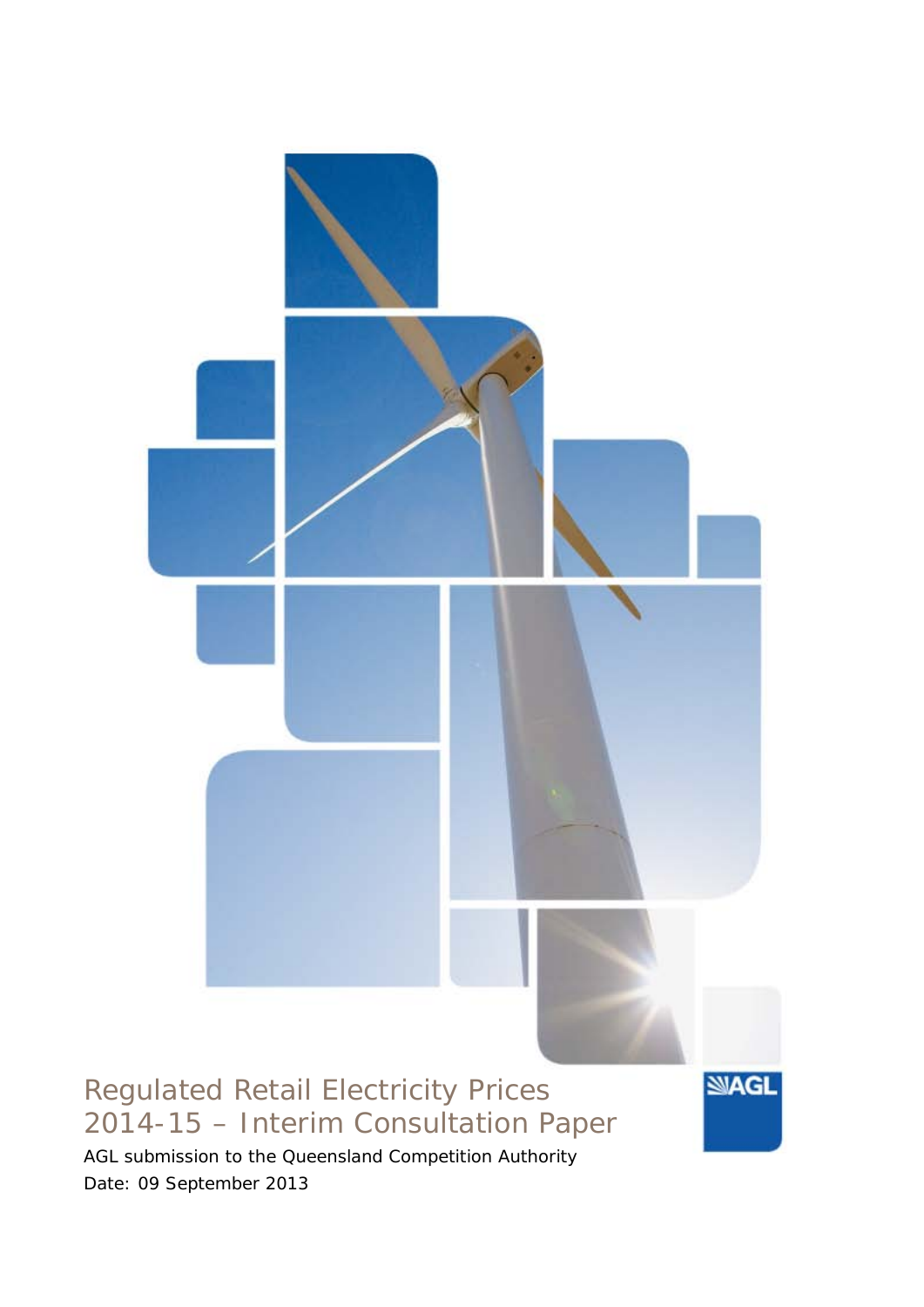## **Table of Contents**

| 1.   |                                                 |  |
|------|-------------------------------------------------|--|
| 2.   |                                                 |  |
| 3.   |                                                 |  |
| 3.1. |                                                 |  |
| 3.2. |                                                 |  |
| 3.3. |                                                 |  |
| 4.   |                                                 |  |
| 4.1. |                                                 |  |
| 4.2. |                                                 |  |
| 5.   |                                                 |  |
| 5.1. |                                                 |  |
| 5.2. | Accounting for unforeseen or uncertain events10 |  |
|      |                                                 |  |

**SIAGL**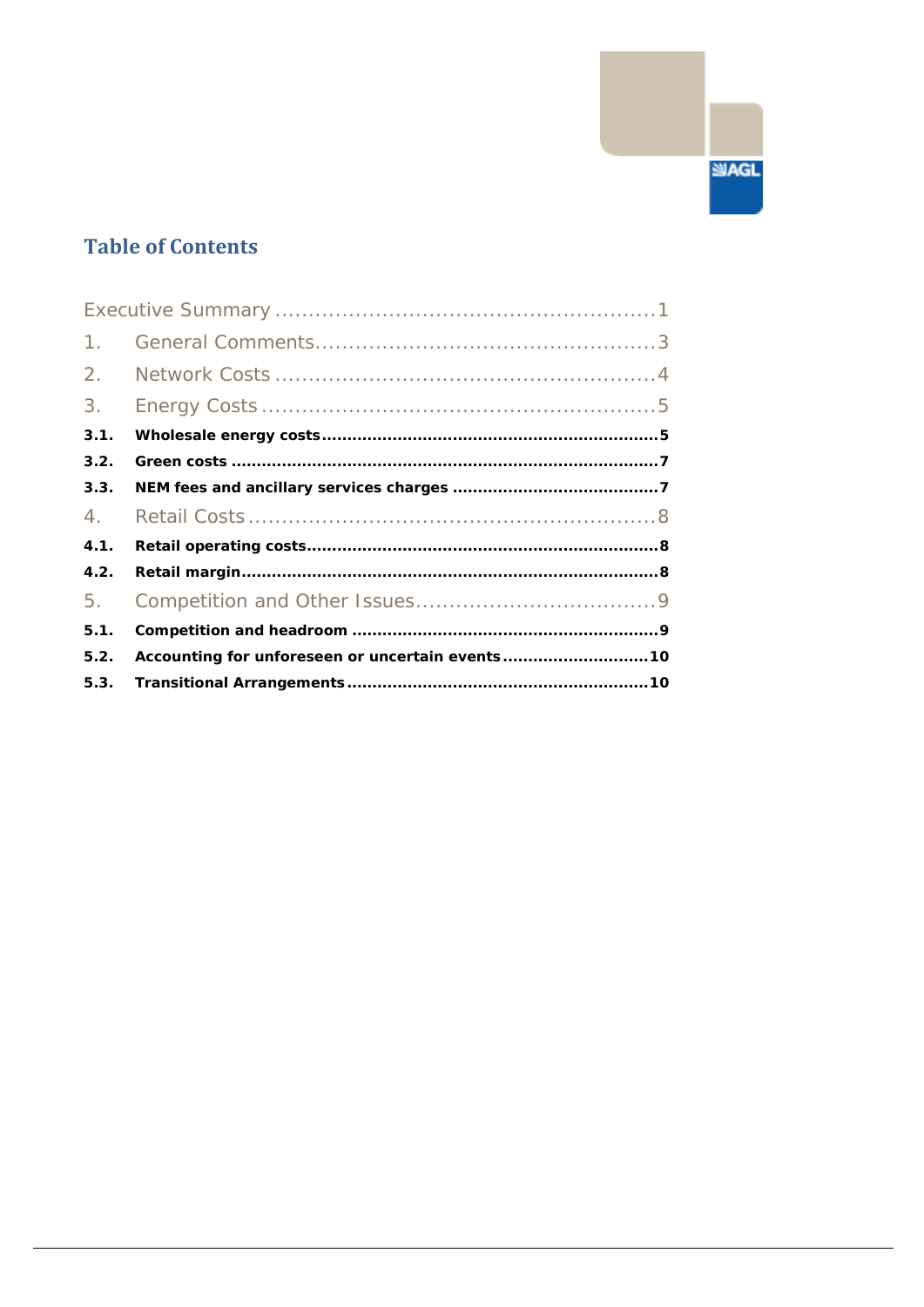## <span id="page-2-0"></span>Executive Summary

AGL welcomes the opportunity to provide feedback on the Interim Consultation Paper. AGL looks forward to continuing to work closely with the Queensland Competition Authority (*the QCA*) through the next stages of the process to set the 2014-15 notified prices.

### **General Comments**

AGL supports the QCA's position that "*a key objective of notified prices is to facilitate the development of competition in the Queensland retail electricity market and to provide a transition to price deregulation*. [1](#page-2-1) In light of the Queensland Government's stated intention to remove electricity price regulation and introduce price monitoring in south-east Queensland (*SEQ*) from 1 July 2015, the 2014-15 determination process will represent the final occasion that prices in SEQ will be set by a regulator, rather than market forces. AGL considers it imperative that the final set of notified prices do not undermine the transition to deregulation.

AGL's submission addresses a number of issues with the methodologies for calculating notified prices which could have the effect of setting prices at levels which would reduce competition and impede the transition to price monitoring in SEQ.

#### **Energy Costs**

-

AGL firmly believes the calculation of the wholesale energy cost (*WEC*) using a marketbased approach needs to ensure that the WEC is not less than the long run marginal cost (*LRMC*) of electricity generation. AGL again notes that adopting this approach within the period of the Delegation would limit short-term volatility in retail prices and provide longer-term certainty for the retail industry.

AGL understands that the QCA is reluctant to move away from its current market-based approach for 2014-15. If the QCA is minded to continue using the current approach it needs to be adjusted to account for uncertainty in futures markets associated with carbon policy and the additional risks for retailers contracting in those markets.

### **Impacts of carbon policy uncertainty**

Following the election on 7 September of representatives to the Federal Parliament it is a distinct possibility that the current carbon pricing mechanism will be amended during 2014-15. Based on the Coalition's stated policy of removing the carbon pricing mechanism and introducing a 'direct action' climate change plan the QCA will need to consider the likely impacts of such a significant policy change on the determination of 2014-15 prices. The impacts of current carbon policy uncertainty on 2014-15 prices include:

That the uncertainty related to the timing of a change in carbon policy has exacerbated the lack of liquidity in the futures contracts market. Whilst liquidity may marginally improve as policy uncertainty diminishes, AGL considers that it is unlikely that this issue will be resolved by such a time as to allow the QCA to be confident that 2014-15 futures prices are appropriate for calculating the WEC i.e. even with the conclusion of the 2013 Federal election, the passage of any proposed legislation to amend the Clean Energy Act 2011 is uncertain. AGL therefore suggests that the QCA considers using data on OTC electricity forward contracts which

<span id="page-2-1"></span><sup>1</sup> QCA, Interim Consultation Paper, Regulated Retail Electricity Prices for 2014-15, July 2013. Page 22.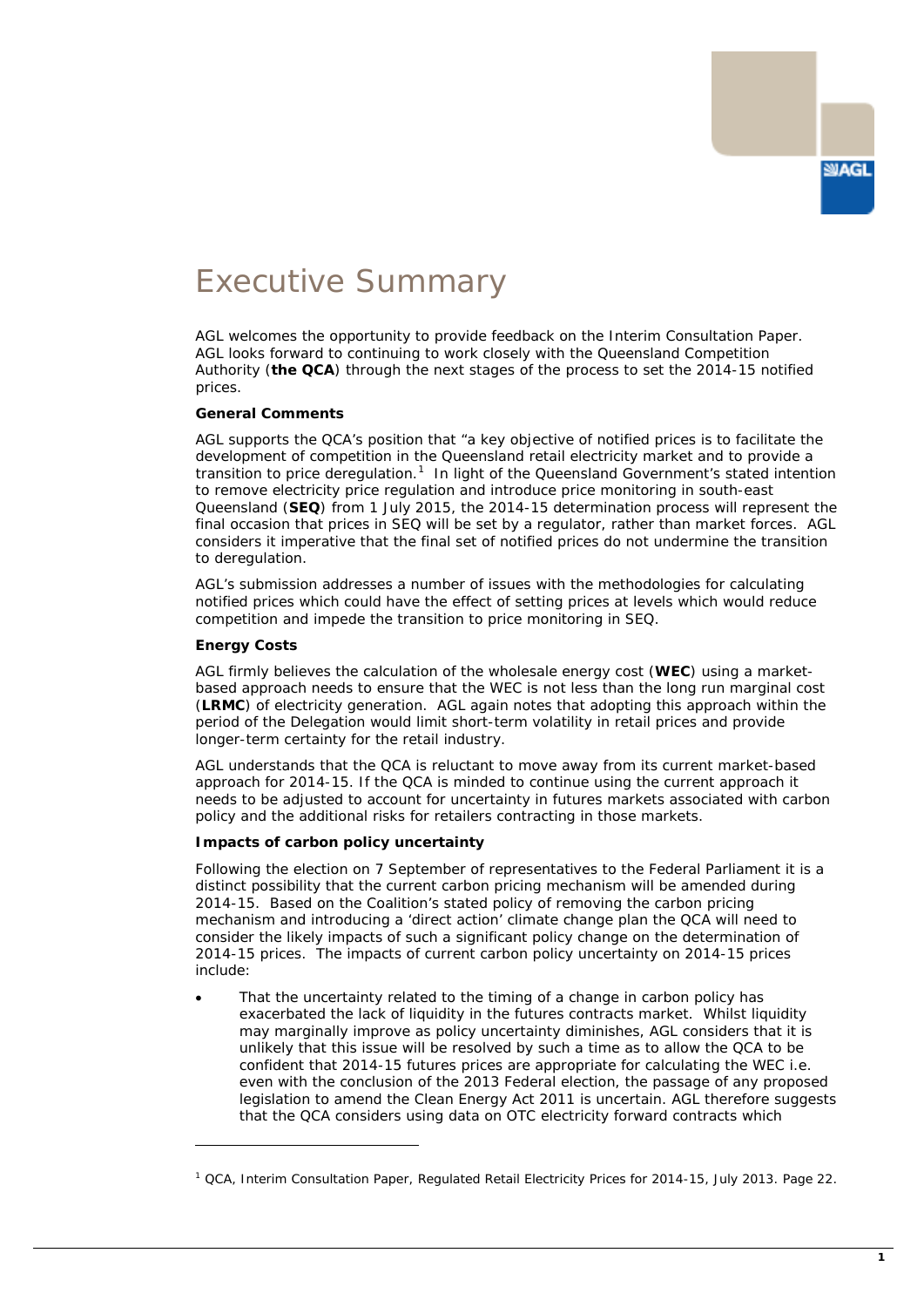

exclude the impact of carbon at the time of trading and settle the contracts using a 'carbon pass-through' clause developed by AFMA; and

• Due to the level of uncertainty around the details of the 'Direct Action' policy, and the timeframe for its implementation, AGL suggests that the QCA continues to monitor developments in the Federal Parliament throughout the 2014-15 price determination process, and consider any potential impact on the energy cost approach as required.

At this stage, AGL considers the most appropriate approach for developing retail prices is to consider two scenarios:

- i) the current carbon pricing mechanism (i.e. 2014-15 fixed price permit \$25.40); and
- ii) no carbon price.

#### **Retail Costs, Margin and Headroom**

AGL supports the maintenance of the QCA's benchmarks set in the 2013-14 Determination for retail costs, margin and headroom. The alignment with IPART's benchmarks for 2013- 14 provides consistency.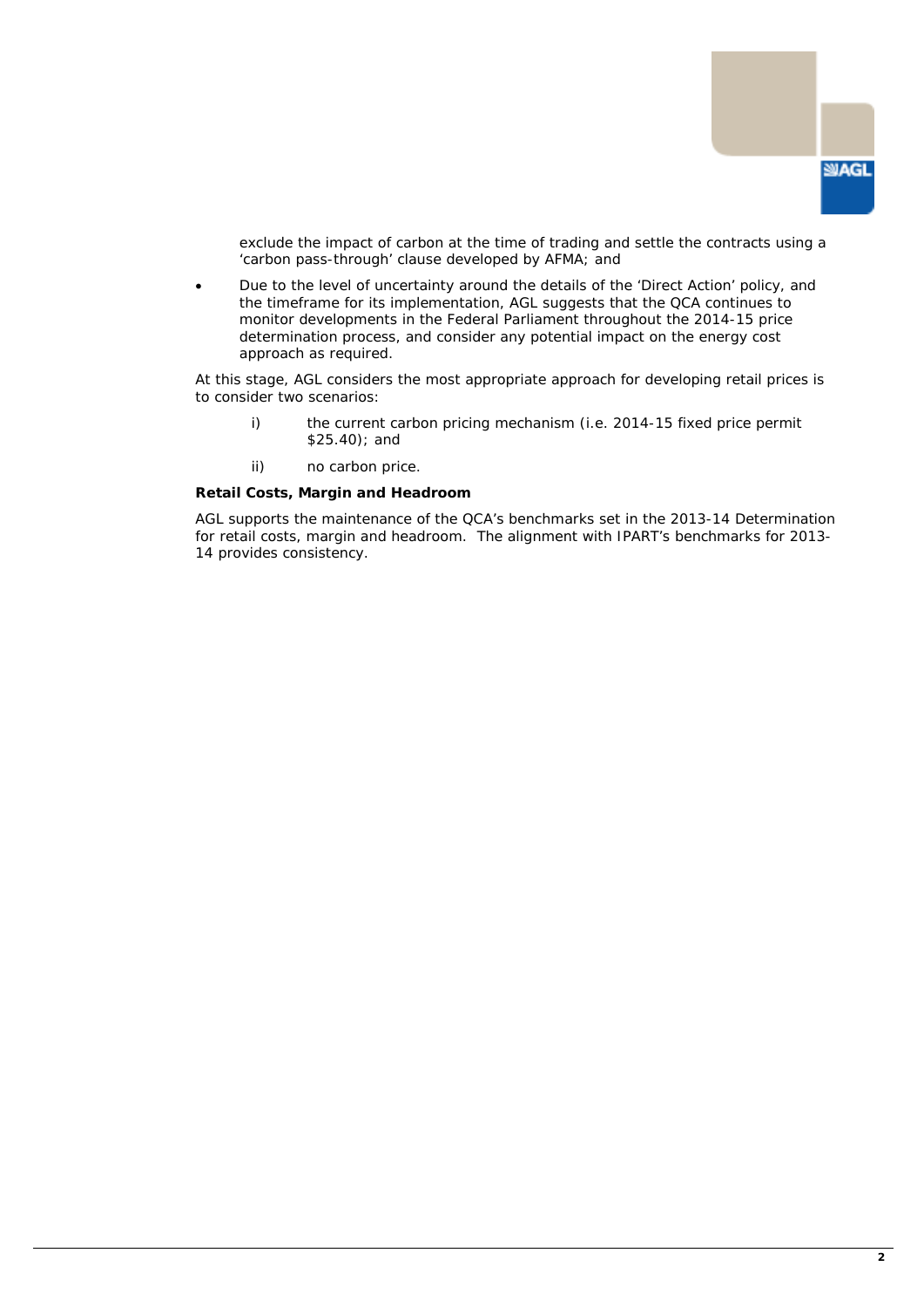

## <span id="page-4-0"></span>1. General Comments

AGL Energy Ltd (*AGL*) welcomes the opportunity to provide comments to the Queensland Competition Authority (*the QCA*) on the Interim Consultation Paper, Regulated Retail Electricity Prices 2014-15, Cost Components and Other Issues (*Consultation Paper*).

#### **Regulated Retail Prices and price monitoring in 2015**

AGL supports the QCA's position that "*a key objective of notified prices is to facilitate the development of competition in the Queensland retail electricity market and to provide a*  transition to price deregulation".<sup>[2](#page-4-1)</sup> In light of the Queensland Government's stated intention to remove electricity price regulation and introduce price monitoring in southeast Queensland (**SEQ**) from 1 July 2015, the 2014-15 determination process will represent the final occasion that prices in SEQ will be set by a regulator, rather than market forces. AGL considers it imperative that the QCA's final set of notified prices do not undermine the transition to price monitoring.

AGL's submission addresses a number of issues with the methodology for calculating notified prices which could have the effect of setting prices at levels which would reduce competition and impede a smooth transition to price monitoring in SEQ.

#### **Structure of Submission**

-

In this paper, AGL has responded to the Consultation Paper in the following structure:

- Section 2 discusses network costs;
- Section 3 considers the range of issues in establishing the energy purchase cost allowance;
- Section 4 discusses the retail operating cost allowance and retail margin; and
- Section 5 comments on retail competition in the Queensland electricity market and other considerations.

<span id="page-4-1"></span><sup>&</sup>lt;sup>2</sup> QCA, Interim Consultation Paper, Regulated Retail Electricity Prices for 2014-15, July 2013. Page 22.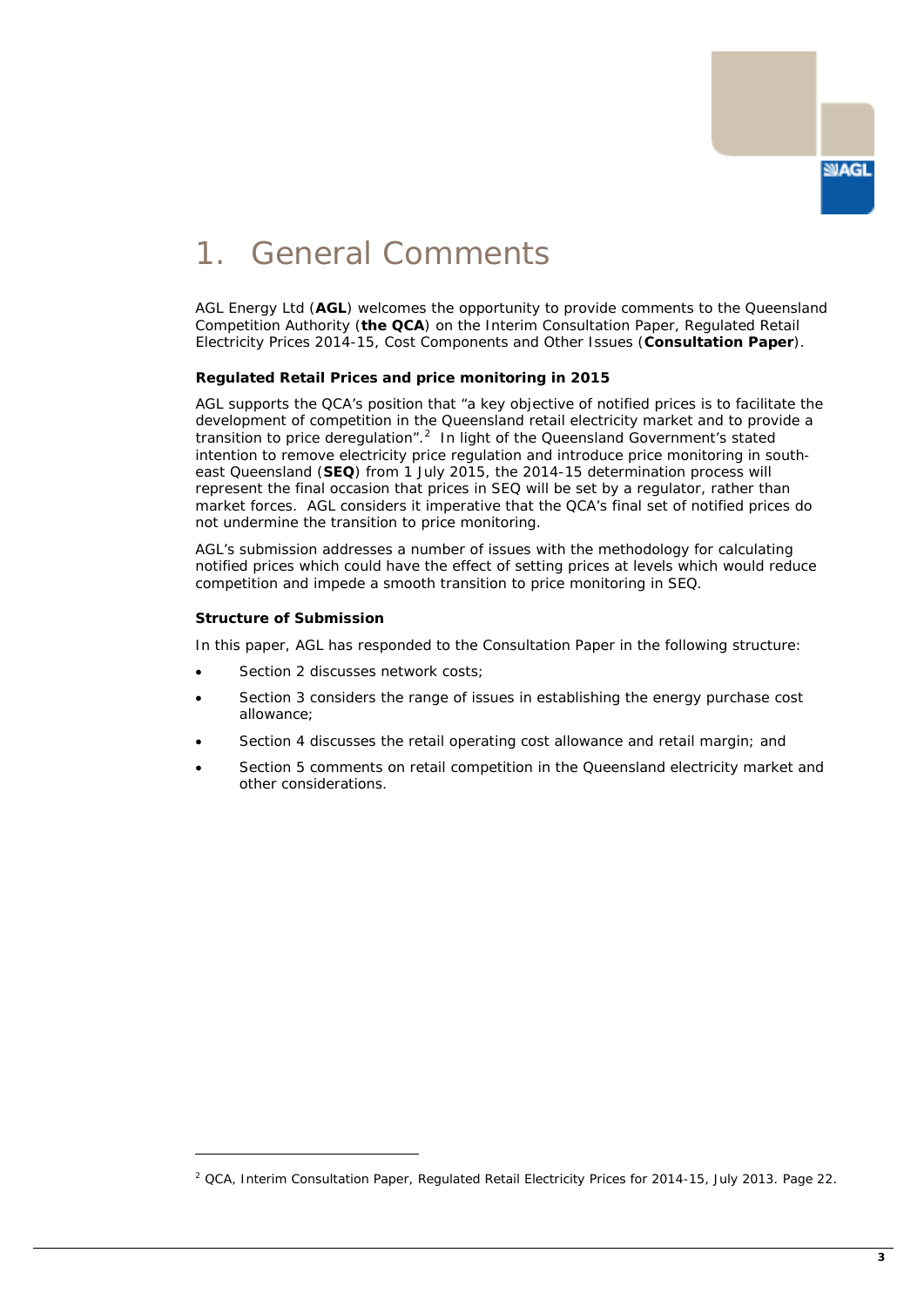

# <span id="page-5-0"></span>2. Network Costs

The terms of reference requires the QCA to set notified prices for residential and small customers based on Energex network prices and for large customers, based on Ergon Energy network prices. The approach taken by the QCA is in accordance with the terms of reference and AGL does not propose any change to this approach.

Unless the timeframe for approving network prices is amended in line with IPART's current rule change proposal, AGL considers that the approach taken by the QCA to set the 2013- 14 remains appropriate for setting 2014-15 prices, that is, to set the notified prices based on network tariffs submitted to the AER for approval in April with a pass-through mechanism if there are material difference between the submitted and final approved tariffs.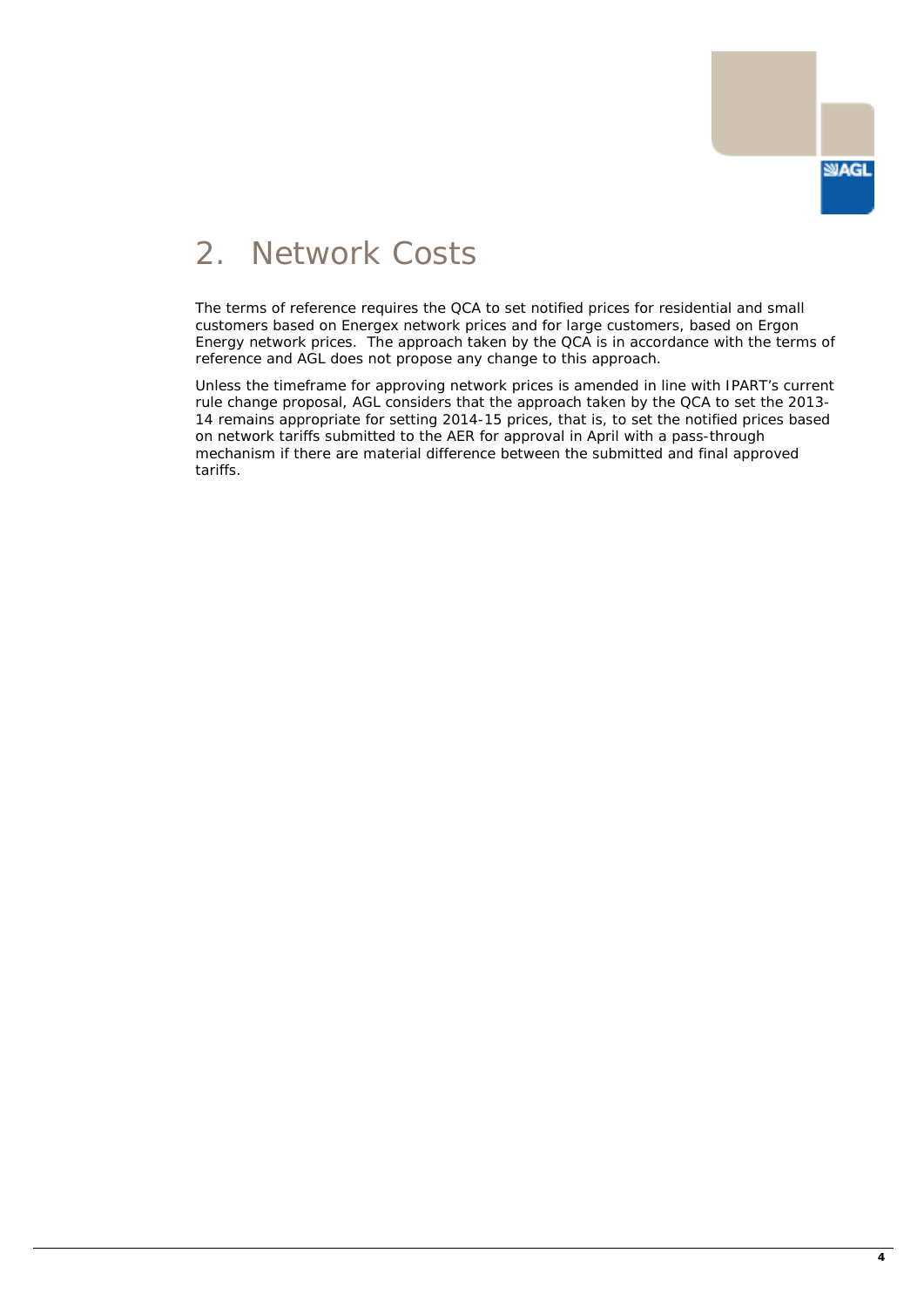

## <span id="page-6-0"></span>3. Energy Costs

## <span id="page-6-1"></span>**3.1. Wholesale energy costs**

AGL continues to advocate for the calculation of the wholesale energy cost (*WEC*) using a market-based approach whereby the WEC should not be less than the long run marginal cost (*LRMC*) of electricity generation. AGL again notes that adopting this approach within the period of the Delegation would limit short-term volatility in retail prices and provide longer-term certainty for the retail industry. AGL acknowledges that at this point within the Delegation and with the Queensland Government's stated intention to move to price monitoring in 2015 amending the WEC approach would result in significant additional work for the QCA.

## **Potential approaches for 2014-15**

The QCA has noted that:

*"retaining its earlier hedging-based approach would provide certainty to stakeholders…… the Authority has also made clear its preference for using a hedging-based approach because of its transparency and the fact that it reflects the actual value of the electricity purchased from the NEM in a given year."*

While it could be argued that maintaining the current hedging-based approach may provide some certainty to retailers - the nature of the methodology and current uncertainty associated with Commonwealth Government carbon policy means the approach in its current form is not suitable to be directly applied in 2014-15. If the QCA is minded to continue using the current approach rather than utilise LRMC it will need to be adjusted to account for uncertainty in futures markets associated with carbon policy and the additional costs to retailers or to adjust returns to account for the additional risks retailers are facing when contracting in those markets.

During the consultation on 2013-14 notified prices AGL raised a number of other concerns with the 'hedging approach' used by ACIL Allen and the results used to determine the 2013-14 WEC. Due to the complex nature of the modelling approach, including the requirement to update relevant inputs and assumptions required, it is anticipated that we will provide more detailed feedback on these types of issues through the process of determining 2014-15 notified prices.

AGL also remains opposed to the use of the 'price distribution' approach as described in ACIL Allen Consulting's Draft Report to the QCA's Final Determination of prices for 2012- 13. AGL detailed its concerns with this approach in our submission to the 2012-13 Review of Regulated Retail Electricity Tariffs and Price – Draft Methodology Paper.

### **Impacts of carbon policy uncertainty**

-

Following the election on 7 September of representatives to the Federal Parliament it is a distinct possibility that the current carbon pricing mechanism will be amended during 2014-15. Based on the Coalition's stated policy of removing the carbon pricing mechanism and introducing a 'direct action' climate change plan the QCA will need to consider the likely impacts of such a significant policy change on the determination of 2014-15 prices.

<span id="page-6-2"></span><sup>&</sup>lt;sup>3</sup> AGL Energy Ltd., Review of Regulated Retail Electricity Tariffs and Price – Draft Methodology Paper, AGL submission to the Queensland Competition Authority, 12 December 2011.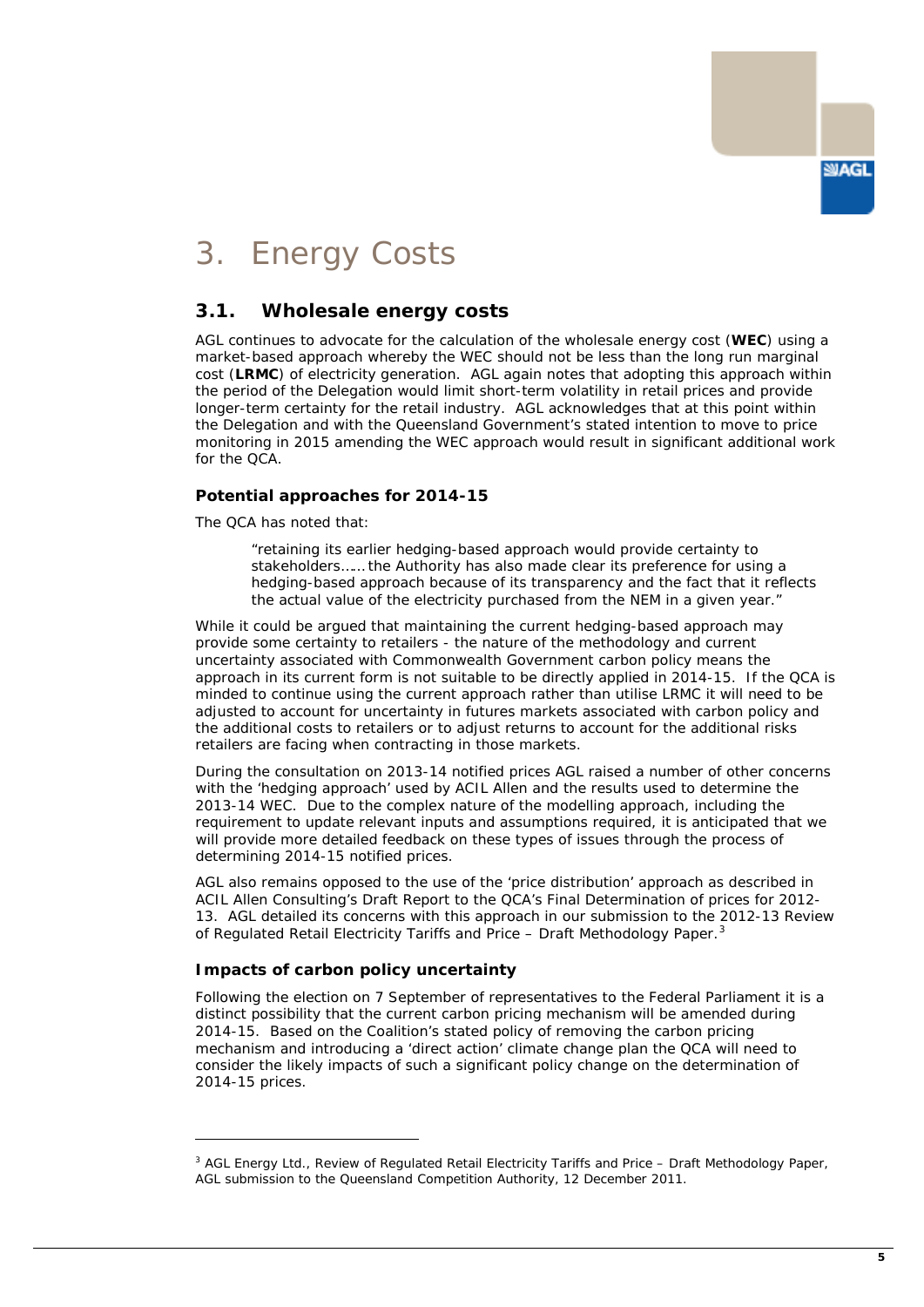

Based on the current 'hedging approach' used by ACIL Allen there are a number of specific issues which the QCA will need to deal with in the process of determining the 2014-15 regulated prices including:

- Does the carbon policy uncertainty affect the use of 2014-15 futures contracts in determining the WEC? If so, how should be the current approach be amended?
- How might the QCA consider any potential impacts on electricity generators from a 'direct action' climate change plan and whether these would flow through to wholesale electricity prices?
- Should retail prices be calculated based on a particular carbon policy scenario or a number of scenarios?

#### *2014-15 futures contracts in Queensland*

AGL highlighted in two recent submissions made to the QCA (i.e. 2012-13 Draft Determination and 2013-14 Interim Consultation Paper) that due to liquidity concerns, AGL does not agree that futures prices provide a reliable estimate of the 'efficient cost' faced by retailers serving a small customer load in Queensland.

This lack of liquidity in the futures contracts market has been exacerbated due to the uncertainty related to the timing of a change in carbon policy. Whilst liquidity may marginally improve as policy uncertainty diminishes AGL considers it unlikely that this issue will be resolved in time to allow the QCA to be confident that 2014-15 futures prices are appropriate for calculating the WEC. AGL notes that even with the conclusion of the2013 Federal election, the passage of any proposed legislation to amend the Clean Energy Act 2011 is uncertain.

Current 2014-15 futures prices are likely being priced to reflect participants views on the likelihood of different policy outcomes, combined with different cost assumptions under those policies i.e. a participant might value a futures contract based on no carbon pricing mechanism in 2014-15 while another participant might factor in a proportion of the fixed carbon price.

AGL suggests that the QCA and its consultants should consider using data on OTC electricity forward contracts which exclude the impact of carbon at the time of trading and settle the contracts using a 'carbon pass-through' clause developed by AFMA. This would allow an impact for carbon to be included exogenously depending on the election and subsequent policy outcomes.

#### *'Direct action' policy and wholesale electricity prices*

-

The Coalition describes its policy position on climate change as a 'Direct Action Plan'. The 'Direct Action Plan' comprises a number of initiatives designed to reduce greenhouse gas emissions including establishing an Emission Reduction Fund which will support emissions reduction activity by business and industry.<sup>[4](#page-7-0)</sup>

The 'Direct Action Plan' and other announcements to date by Coalition spokespeople on its climate change policy have not provided sufficient detail to allow the calculation of any potential impact of the policy on wholesale electricity prices. It is possible that electricity generators could face additional costs which they would likely seek to recover in the wholesale electricity spot market.

<span id="page-7-0"></span><sup>4</sup> Liberal Party, The Coalition's Direct Action Plan, Environment & Climate Change. Page 1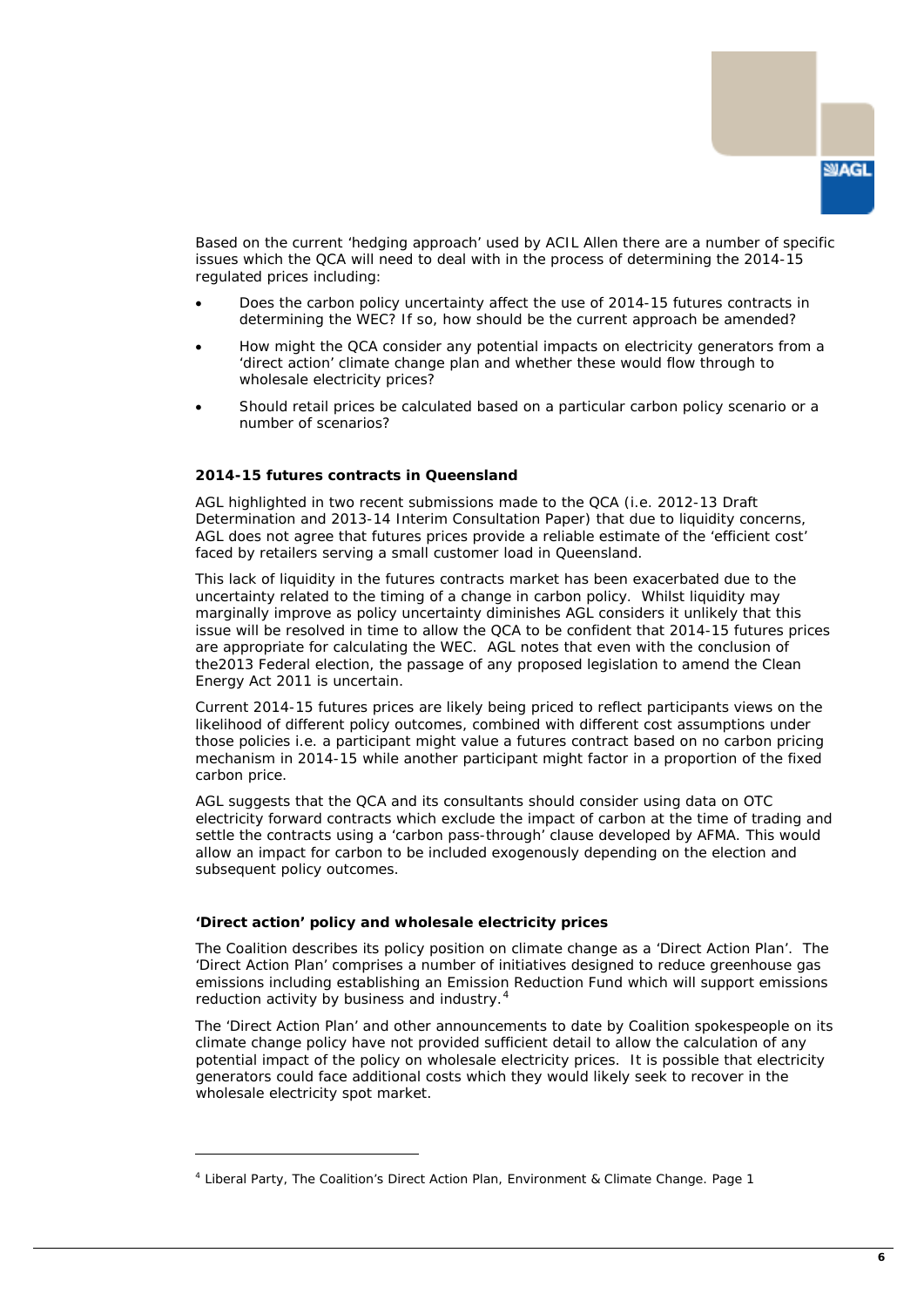Due to the level of uncertainty around the details of the 'Direct Action' policy, and the timeframe for its implementation, AGL suggests that the QCA continues to monitor developments in the Federal Parliament throughout the 2014-15 price determination process, and consider any potential impact on the energy cost approach as required.

#### *Carbon policy assumptions for retail prices*

As noted earlier, even with the conclusion of the 2013 Federal election, uncertainty remains regarding the current carbon pricing mechanism and the nature of any replacement policy.

Therefore, AGL suggests that the QCA calculates retail prices using the two scenarios:

- a scenario based on the current legislated carbon pricing scheme i.e. assume fixed price of \$25.40/carbon unit under the carbon pricing mechanism for 2014-15 ; and
- a scenario which assumes that no carbon cost applies to electricity generators.

These scenarios are plausible and can be modelled by QCA's consultants without significant change to existing models and pricing approach.

## <span id="page-8-0"></span>**3.2. Green costs**

### **LRET**

AGL is of the view that in determining the cost allowance for LRET compliance the QCA should consider the range of costs that would be experienced by a retailer sourcing LGCs. They will not only be sourced from the market. Therefore AGL considers that, in setting the allowance for a retailer's cost of compliance with the LRET scheme, using the LRMC of compliance is the most appropriate approach in setting a regulated retail electricity price.

The QCA has expressed a preference for continuing to use market data to estimate LRET compliance costs where this data is "robust". If the current approach is continued AGL requests that the QCA make the data available on LGC prices and any assumptions used for the RPP.

### **SRES**

AGL notes that the nature of the SRES makes it very difficult for regulators to accurately forecast an accurate SRES allowance for a future period. AGL does not support the use of market prices to set a future cost of scheme compliance for retailers. Numerous changes in the market and other regulatory decisions have meant that fundamentals of the STC market have changed over time, and this could continue over the coming years. In recent months the STC has tended toward the \$40/STC clearing house price indicating that the final STP is more likely to clear the market of certificates. On this basis, AGL suggests that the current approach should be maintained.

## <span id="page-8-1"></span>**3.3. NEM fees and ancillary services charges**

AGL supports the continuation of the approach the QCA used in previous determinations to assess the NEM fees and ancillary service charges.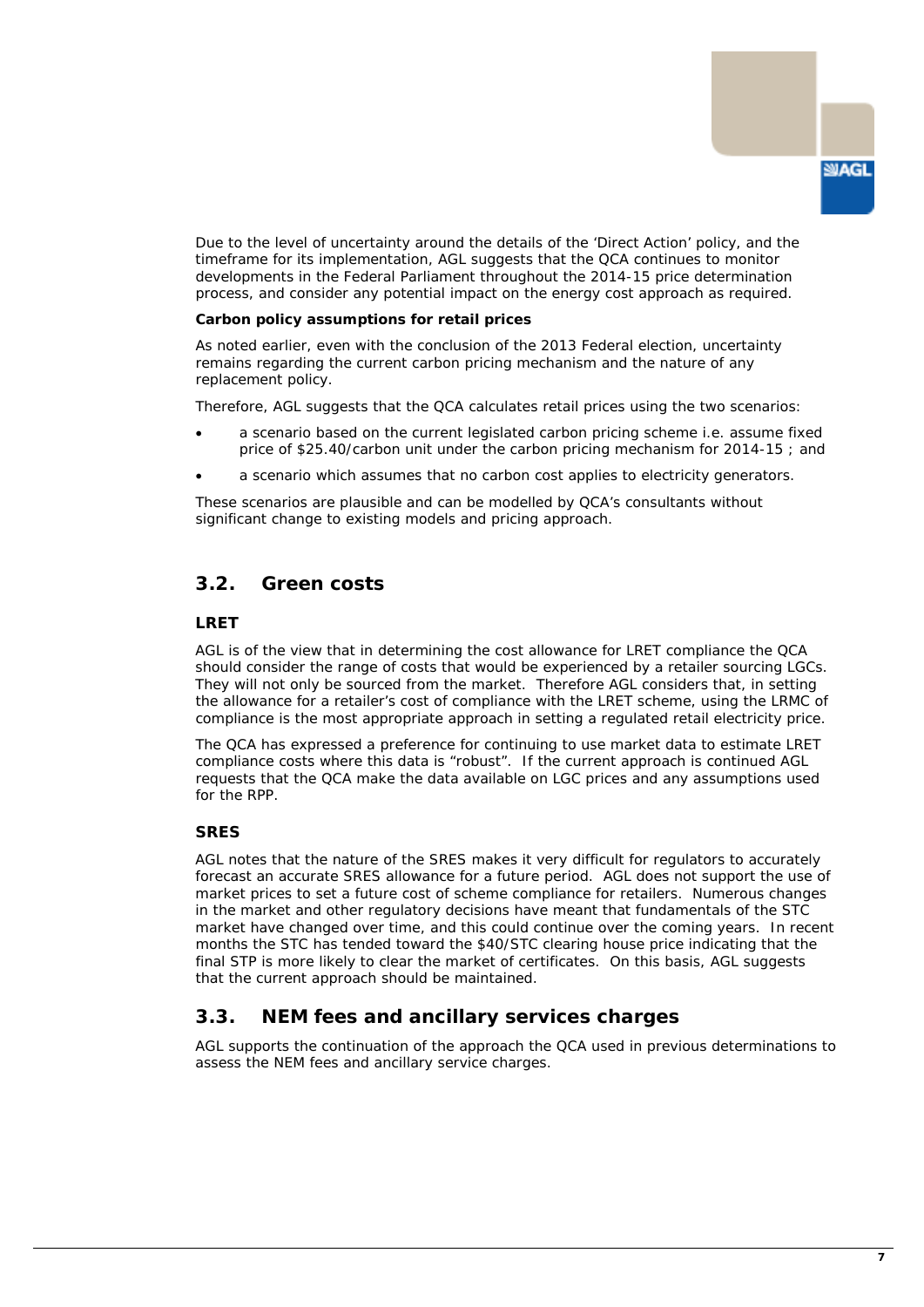

## <span id="page-9-0"></span>4. Retail Costs

## <span id="page-9-1"></span>**4.1. Retail operating costs**

In the 2013-14 review, as in previous reviews, the QCA adopted IPART's benchmark for retail operating costs (*ROC*) but had used the QCA's own estimate of customer acquisition and retention costs (*CARC*). In its Final Determination for 2013-14, the QCA set the ROC allowance at \$162.16 per customer, including CARC. This has addressed AGL's concerns about the level of ROC which were outlined in its submission to the Draft Determination in 2013-14.

Given the planned move to price monitoring in Southeast Queensland on 1 July 2015, it is important that there are no material changes in approach to the setting of benchmarks for 2014-15. In AGL's view, the allowance for ROC set by the QCA in 2013-14, maintained in real terms, is a reasonable benchmark to use for 2014-15.

AGL also agrees with the QCA decisions to:

- allocate the ROC to the fixed component of the general supply tariffs; and
- not allocate any ROC to the controlled load tariffs.

Although some portion of the ROC will vary indirectly with electricity consumption, such as bad debts, generally ROC is unlikely to vary irrespective of the customer's electricity consumption. For simplicity, AGL considers that it is appropriate to treat ROC as a fixed cost.

Furthermore, treating ROC as a fixed cost will allow the controlled load tariffs to be set without any allocation of ROC. These tariffs can only be supplied in conjunction with a residential or business tariff and the residential or business tariffs will already account for the total ROC of that customer.

## <span id="page-9-2"></span>**4.2. Retail margin**

As with retail operating costs, the QCA had adopted IPART's benchmark for retail margin of 5.7% in its Final Determination in 2013-14.

AGL supports the application of this benchmark for 2014-15 to maintain consistency with its previous review as well as consistency with other jurisdictions, namely NSW.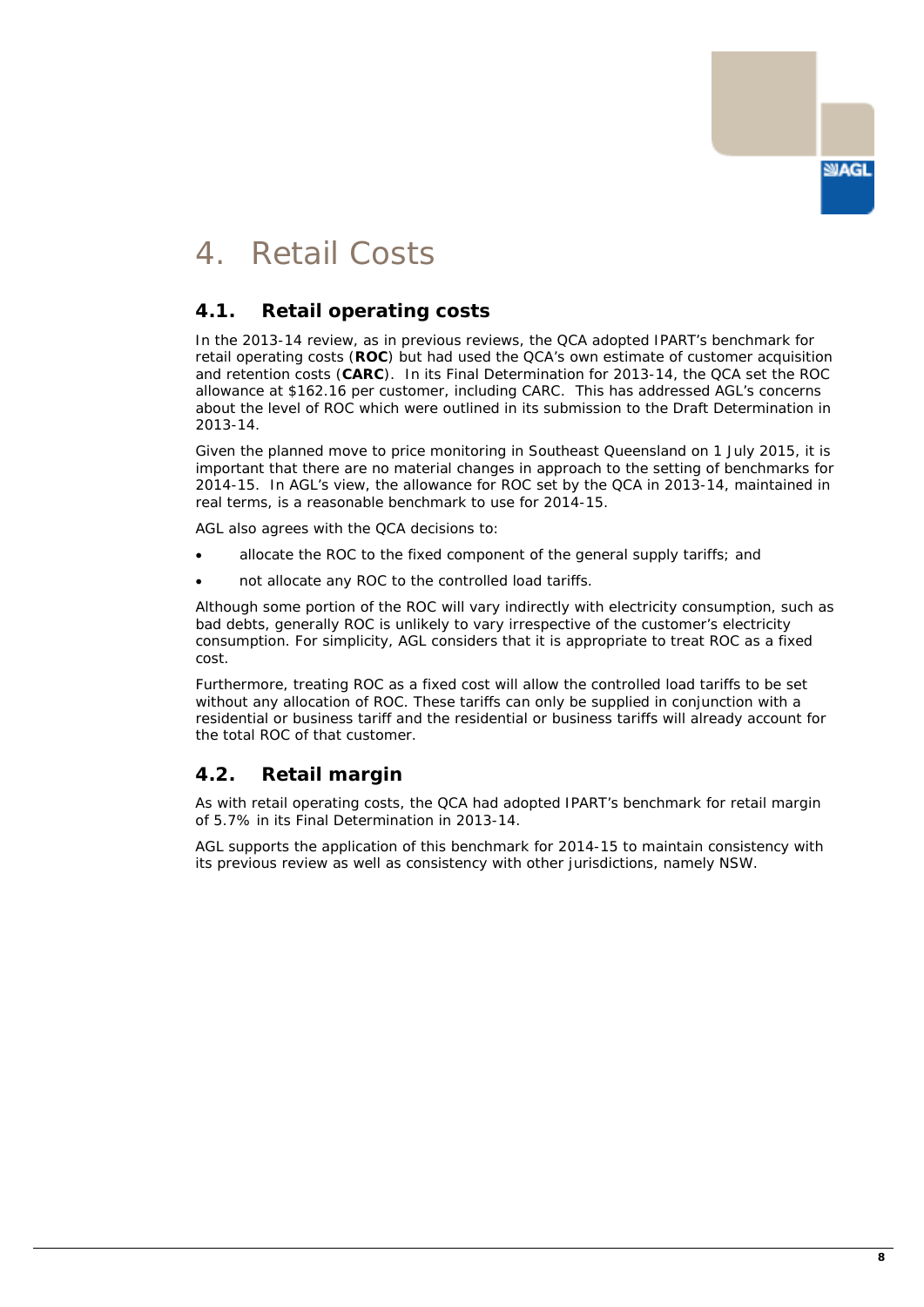

## <span id="page-10-0"></span>5. Competition and Other Issues

## <span id="page-10-1"></span>**5.1. Competition and headroom**

Information such as market share and the number of active retailers are useful in assessing the level of competition. However the churn, switching or transfer rate remains the key statistic used by AEMO and retailers to assess the level of competition.

Since late 2011, the churn rate in Queensland has remained well below that of the other three jurisdictions in the National Electricity Market. Aside from the upturn in the churn rate in July 2013, the AEMO monthly retail transfer statistics showed that the churn levels in Queensland have been trending down (see figure below).



**Figure 3: AEMO NEM monthly retail transfer statistics, July 2013**

The QCA points out in the Consultation Paper that competition may have been affected by the Government's intervention by "freezing" Tariff 11 in 2012-13 which has increased uncertainty and the risk of retailing in Queensland.

Although true, this ignores the significant shift the QCA made in its approach to setting regulated prices in 2012-13, and more specifically, the determination of the energy cost allowance. AGL believes that the movement to setting the WEC solely based on short run market prices rather than utilising long run generation costs at a time when the market was in a state of structural oversupply would have driven similar impacts on competition even without the Government's intervention. The churn levels in Queensland since the lifting of the tariff freeze would continue to suggest that is the case.

It could be argued that by including a headroom allowance of 5% when setting the notified prices for the 2012-13 and 2013-14 reviews the QCA, to some extent, mitigated the impact of its WEC methodology change.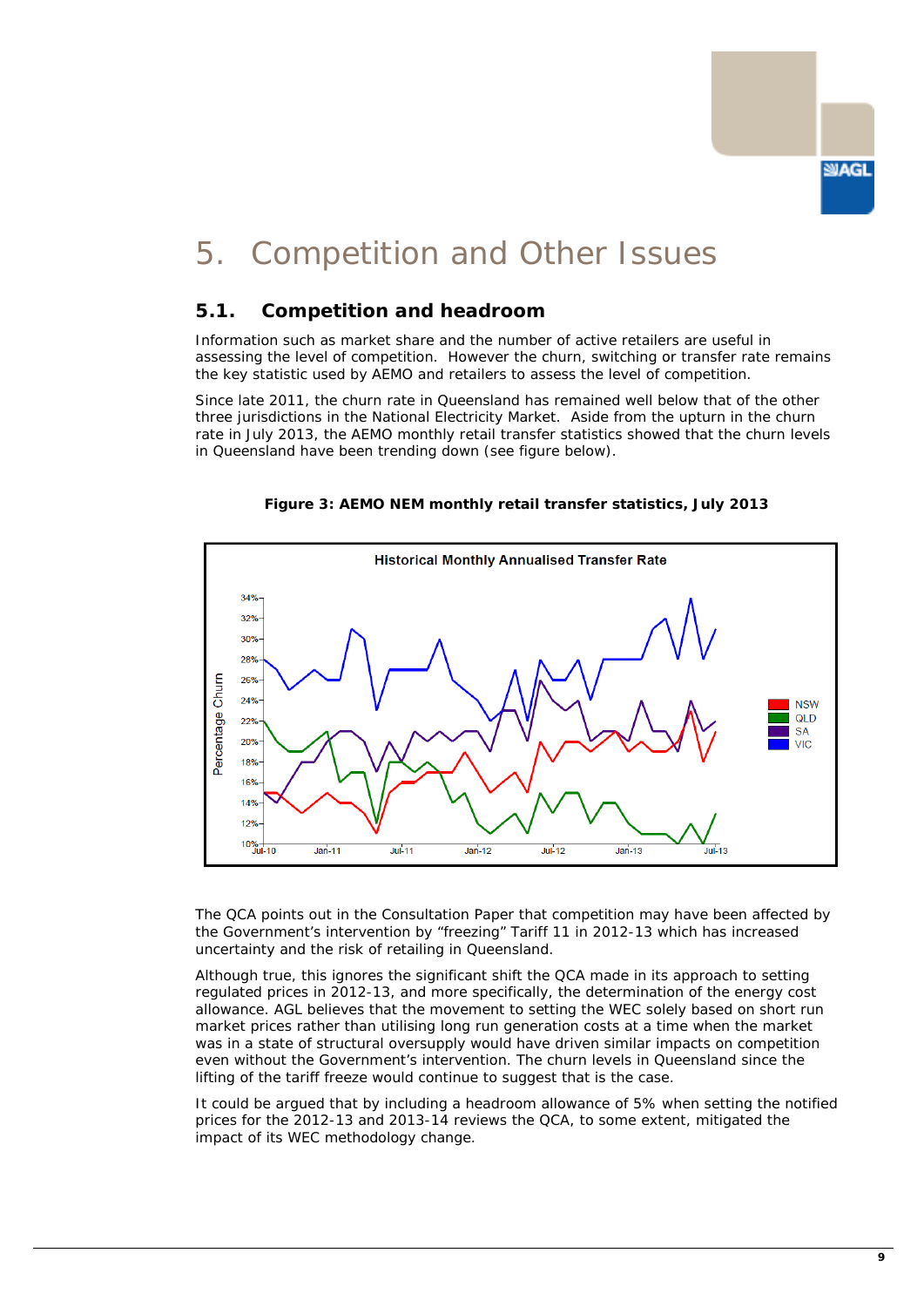

As discussed in the Consultation Paper, AGL agrees that this approach is consistent with the terms of reference which require the QCA to have regard to "*the effect of the price determination on competition in the QLD retail electricity market*".

AGL has consistently maintained that, at a minimum, a headroom allowance of 5% should be allowed to ensure a sustainable level of competition. This is generally consistent with the headroom determined by IPART in the 2013-16 review of NSW retail electricity prices.

## <span id="page-11-0"></span>**5.2. Accounting for unforeseen or uncertain events**

AGL believes that, in principle, any cost pass-through should not be limited to certain events nor should it be bound by a materiality threshold. The QCA does not intend to set a fixed materiality threshold for pass-through but is planning to limit the mechanism to:

- any change in network charges used in the setting of retail prices compared to the final network prices approved by the Australian Energy Regulator; and
- any difference between the costs of SRES used in the setting of retail prices and the actual cost incurred by retailers.

AGL considers the limiting of cost-pass through to these specific events would be a poor regulatory framework in the long-term but the QCA consultation is focussed on 2014-15 regulated prices with any pass through only relevant to the current financial year.

At this point in time, AGL cannot identify any requirement for pass-through of 2013-14 costs except for the potential changes in the cost of SRES and as such, generally supports the cost pass-through mechanism for 2014-15 as outlined in the Consultation Paper.

## <span id="page-11-1"></span>**5.3. Transitional Arrangements**

### **Transitional arrangements for Tariff 11**

In the 2013-14 determination, the fixed and variable components of Tariff 11 were set on a three year path to reach cost reflective levels by 1 July 2015. Given the Government's announcement on the removal of price regulation by 1 July 2015, prices will no longer be set by the QCA for 2015-16.

To reduce any confusion in July 2015 regarding the impact of the movement to price monitoring and any underlying Tariff 11 price changes due to a need for cost reflectivity, AGL considers that it is appropriate for the QCA to pursue a quicker transition and to attempt to set Tariff 11 to a cost reflective structure for 1 July 2014.

### **Transitional arrangements for tariffs made obsolete in 2012-13**

For the 2013-14 determination, the QCA had established a seven year transition for obsolete tariffs although this was overruled by the Queensland Government which limited the price increase for these tariffs to 10%.

Following the Government's announcement on 17 June 2013 of its intention to remove price regulation from 1 July 2015 in south east Queensland, the transitional arrangements regarding the obsolete tariffs will no longer apply to south east Queensland customers after 2014-15.

Accordingly, it is important that the QCA takes account of this when it revisits the transition of these obsolete tariffs to cost reflective levels in 2014-15.

#### **Allowing new large customers access to transitional tariffs**

In the 2013-14 Determination, the QCA decided that all business customers should have access to transitional tariffs.